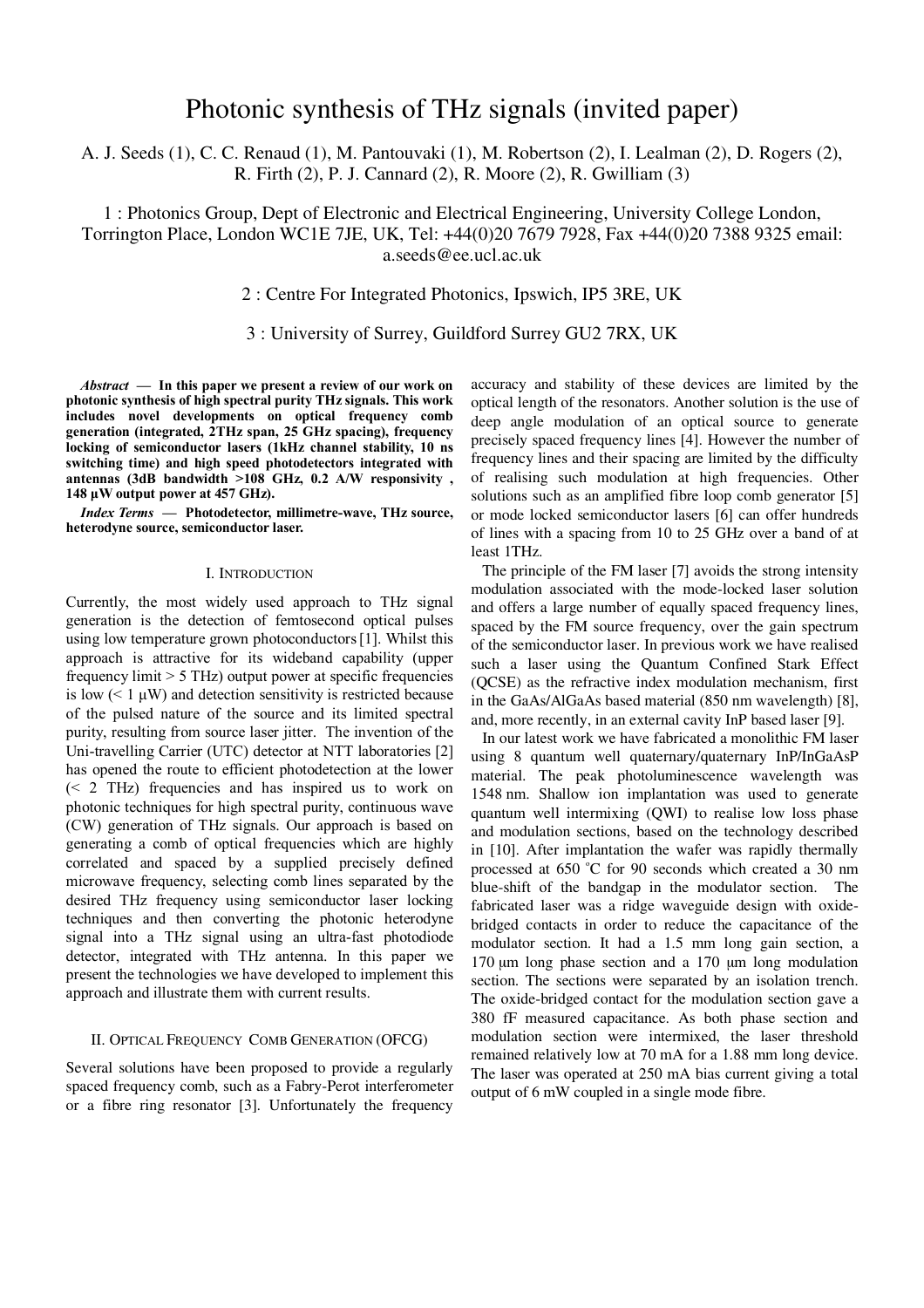

Fig. 1. Output spectrum of the FM laser when modulated (upper trace) and not (lower trace) (left), Detected heterodyne spectrum of two adjacent lines (right)

The output of the laser was split between two measurement systems. One was an optical spectrum analyser and the other used an erbium doped fibre amplifier (EDFA), two couplers and 0.6 nm bandwidth filters to measure the heterodyne between two adjacent comb lines in order to check their relative stability and frequency relation to the modulation source. The output of the laser was also monitored using a digital communications analyser with 65 GHz bandwidth photodetector to observe any residual intensity modulation.

Fig. 1 (left) shows the output spectrum of the device with and without 26 GHz modulation at power level 26 dBm (with -2 V bias) applied. With no modulation lasing was on two different longitudinal modes. With modulation the spectrum shows a large number of lines with less than 30 dB extinction to the main peak compared to a side mode suppression ratio of about 40 dB when the laser was operating without modulation. The comb span for lines of power > -30 dBm exceeds 2.5 THz.

To complete the measurement, we measured the heterodyne between two adjacent lines of the comb. The result is shown in Fig. 1 (right) for one given pair of lines. For this measurement the spectrum analyser span was 5 kHz and the resolution bandwidth was 10 Hz. The line was at the exact frequency of the modulating source and had the same spectral purity as was expected. Furthermore when measured on the digital oscilloscope the laser did not show measurable intensity modulation, thus confirming the FM operation.

## III. OPTICAL INJECTION PHASE LOCK LOOP

In order to create highly stable heterodyne frequency, the two lines to be heterodyned should be highly correlated and stable. Furthermore, to create a tuneable source the filter system for the comb lines should also be agile. The solution for such filters we have adopted uses tuneable lasers locked to the master comb source. This allows both stable line selection and agility. To lock the laser two techniques could be used. The optical injection locking technique (OIL) offers the advantage of exact and quasi-instantaneous locking to one of the comb lines, however as the locking bandwidth is narrow it does not offer long term locking stability. By contrast, the optical phase lock loop (OPLL) can provide a larger locking bandwidth, however the maximum acceptable loop delay will be limited by the laser linewidth (about 1ns for a typical DFB

laser). Therefore, integration is required for successful implementation. We have overcome these limitations by combining injection locking and phase locking in an optical injection phase lock loop (OIPLL) [11].



Fig. 2. Channel-switching transient 1570-1529.89 nm (resolution 1pm): Wavelength stabilization is achieved within 10 ns of the onset of the electrical trigger signal (a) with OIPLL (b) with OIL only, whilst the optical output power stabilizes within 10 ns (c). The OIPLL removes any wavelength drift over the 250 ms pulse length (d).

For these experiments the comb source was an amplified fibre loop with embedded phase modulator as in [3]. Its spectrum was delivered to (slave) lasers in OIPLL blocks (combined OIL and OPLL), which were locked to selected lines. Fast and slow channel laser drifts were compensated by the operation of the OIL and OPLL circuits, the two locking techniques in combination allowed increased OPLL loop delay time (27 ns), wide channel laser linewidths (> 10 MHz) and wide locking ranges simultaneously, in contrast to previously implemented stand-alone techniques [12], which only provided 2 GHz locking range compared with the 80 GHz of the OIPLL technique.

Wavelength monitoring was carried out using a preselecting optical bandpass filter followed by a scanning Fabry-Perot interferometer (FPI) tuned by a high-precision (1 mV resolution) digital to analogue converter (DAC), with the FPI output detected using a photodiode and digital storage oscilloscope. Scanning the interferometer as the OIPLL is repetitively switched between wavelengths allows profiles of wavelength and output power to be plotted. An oscilloscope trace was recorded for each voltage/wavelength setting before tuning the FPI by 1 pm  $\sim$  125 MHz). The wavelength range scanned was  $\leq 1$  nm, limited by the free spectral range of the FPI.

# *A. Locking Range*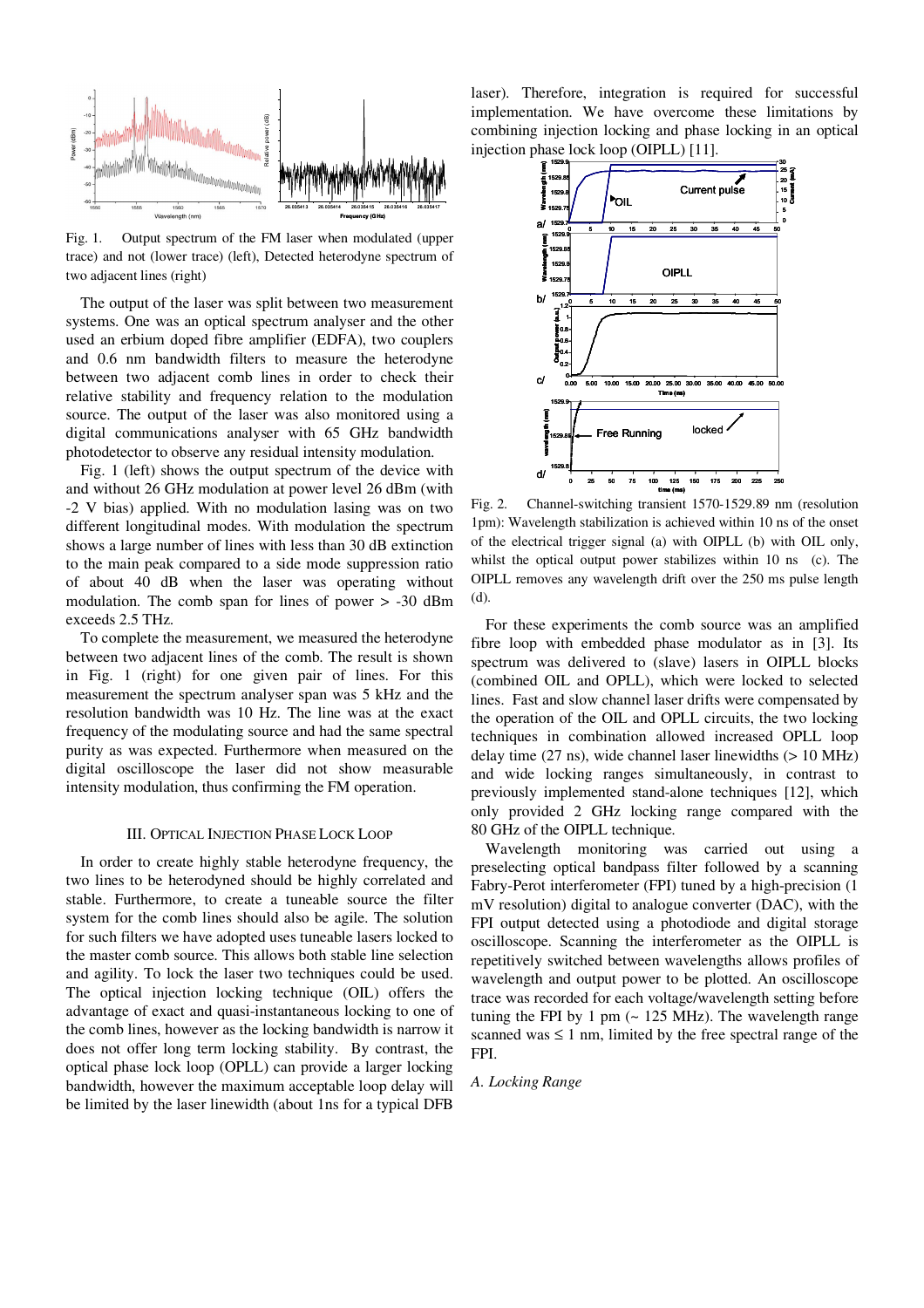

Fig. 3. a) Channel locking as a function of chip temperature through a Fabry-Perot Etalon, b) Power of microwave signal generated by beating two OIPLL (or OIL) locked laser diodes (locked on two consecutive lines; 18 GHz spacing).

Fig. 2a shows the measured locking range in terms of laser temperature measured by FPI. The OIPLL controlled laser was locked (measurement precision is 1 GHz) over a 5 K temperature range. We measured also the side mode suppression ratio (SMSR) with a spectrum analyzer and the output power of the laser. The SMSR remained above 35 dB throughout the locking range. The changes in output power are due to the control loop voltage, which induces up to 40 mA current change in the gain section. It will be sufficient to apply the control voltage to one of the other sections (preferably the phase) to avoid this effect. Furthermore, the range could be increased by applying control signals to the reflector sections [13]. To provide a higher resolution measurement, we used two OIPLL circuits locked to two adjacent lines from the comb generator. By heterodyning the output from the two lasers, we could measure how well the OIPLL is able to maintain spectral spacing and hence how good the locking is (resolution bandwidth of 1 kHz). Fig. 2b shows such a measurement. The highest power occurs only when the lasers emission frequencies are exactly 18 GHz apart (1 kHz precision), showing that locking is maintained to within the measurement limit.

# *A. Fast Switching*

Fig. 3 shows the switching performance for a selected pair of wavelengths: 1570 nm (rear section current: 0 mA) and 1529.89 nm (peak tuning rear section current 25 mA) at a frequency of 1 kHz. The new wavelength is acquired to the system measurement accuracy of  $<$  250 MHz, within 10 ns (Fig. 3b OIL, Fig. 3c OIPLL), for a current pulse of rise time 8 ns (Fig. 3 a). This proves that when the new wavelength is acquired it is effectively locked by the OIPLL (an unlocked channel would show changes >250 MHz) in a time < 5 ns as a current sufficient to tune the laser to within the OIL locking bandwidth is reached after 5 ns. The comparison of acquisition time for OIL and OIPLL (Fig. 3b and Fig. 3c)) demonstrates that the optical injection is the predominant locking mechanism responsible for fast switching time. To complete the measurements we also made a long term stability test by keeping the rear section current at 25 mA and scanning the spectrum over a 250 ms time window (Fig. 3d). The wavelength remained locked and stable during the time window proving that the long term wavelength drift was

< 250 MHz (measurement limited). In comparison, the wavelength drift over 5 ms for an unlocked laser is more than 9 GHz [11].

#### IV. FAST PHOTODETECTOR

The UTC structure used for this work was designed to offer both relatively high coupling from an optical fibre into the detector and short absorption length to reduce the parasitic capacitance. This resulted in an absorption layer thickness such that the carrier transit limited 3dB bandwidth was about 340 GHz. The length of the device necessary to absorb 90% of the incoming light was calculated to be 15 µm. Considering the characteristics of the structure this will correspond to an 18 fF parasitic capacitance, thus giving a parasitic capacitance limited bandwidth of 350 GHz with a 50  $\Omega$  load- of the same order of magnitude as the carrier transit limited 3 dB bandwidth. However, once fabricated the waveguide device was measured to have a capacitance of 20-25 fF, which gives a capacitance limited 3dB bandwidth of 254 GHz with a 50  $\Omega$ load, which should be the main limitation on the bandwidth of the detector.



Fig. 4. Relative UTC-PD response up to 110 GHz.

The experimental measurements on the detector were made using two different systems. The first was a Lightwave Component Analyser (LCA), used for studies up to 40 GHz. The output of the LCA is a 10 dBm power level optical signal at 1550 nm. At the end of the lensed fibre this drops to 9 dBm. Then by taking the result of simulation for the coupling into the waveguide we can estimate the coupled power into the photodetector to be 5 dBm. The second measurement system, used a signal from an heterodyne system based on an optical frequency comb generator [3], from which two lines were filtered out by tuneable narrowband filters. The two lines were then combined and amplified to generate a signal at a frequency determined by their separation. The total saturated output power from the EDFA was 21 dBm, thus the estimated power coupled into the device was 17 dBm. The measured photocurrent at this level of power was 10 mA. However the filters used in this experiment were relatively broad (several comb lines were transmitted) thus the generated signal comprised several beating frequencies. Therefore not all the generated power was at the frequency of interest for the measurement. The resulting signal measured by the probe was then sent to a spectrum analyser. The device was probed with coplanar